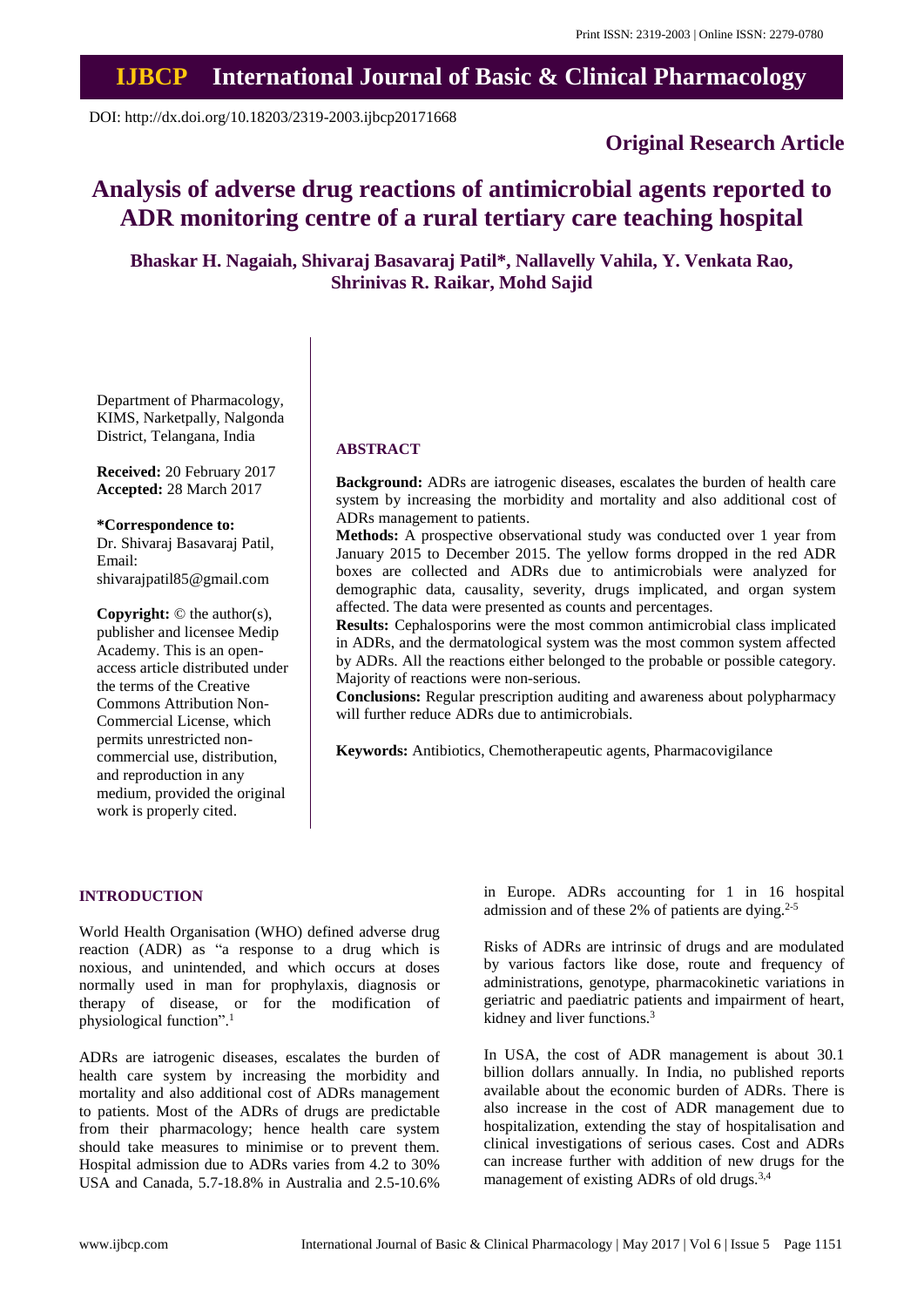WHO defined the Pharmacovigilance "the science and activities relating to the detection, assessment, understanding and prevention of adverse effects or any other possible drug-related problems". Pharmacovigilance is for patient care, helps to identify risks and risk factors of adverse drug effects and communicates to intelligent clinicians effectively and rapidly with evidence to minimise further injury and helps prevent most of the ADRs.<sup>6</sup>

India is a developing country; handling of infectious diseases is a major task, which causes high mortality and morbidity. Effective drugs are available for most of the infectious diseases but still mortality is high in children with respiratory and diarrheal diseases in developing countries. India has high burden of communicable diseases such as tuberculosis, human immunodeficiency virus/acquired immunodeficiency syndrome (HIV/AIDS), sexually transmitted diseases (STDs), malaria, schistosomiasis, amoebiasis, leprosy, trachoma, lymphatic filariasis, intestinal helminthiasis, leishmaniasis and trypanosomiasis. In developing countries because of poor infrastructure and transport facilities and to reduce mortality and morbidity of infectious diseases, public health programs (PHPs) administer drugs without adequate diagnosis for prophylaxis, treatment, mass therapy and also as presumptive treatment.<sup>6,7</sup> Hence in this study, we attempted to identify ADRs due to antimicrobial agents, analyse their pattern, severity and causality.

#### **METHODS**

It was a prospective observational study conducted over one year from Jan 2015 to Dec 2015. Pharmacovigilance awareness lectures were frequently organised by pharmacovigilance cell for all health care professionals to motivate voluntary reporting of adverse drug reactions. The yellow ADR forms dropped in the red boxes were collected and analysed. Only those ADRs due to antimicrobials were included in the study. The yellow forms included information about patient initials, age, sex, diagnoses, name of suspected drug, route and frequency of administration of drug and signature of reporter. ADR forms were checked for completeness and the missing data was obtained by personally visiting the patient or going through the case sheets or consulting the treating physician. Prior ethics committee approval was obtained from the Institutional Ethics Committee. The causality assessment was done using the WHO scale by a special committee with two experts from pharmacology and clinician.<sup>8</sup> The severity of reactions was assessed using Hartwig and Siegel scale.<sup>9</sup> The data were analyzed and presented as numbers and percentages.

#### **RESULTS**

97 ADRs were reported due to antimicrobials to the pharmacovigilance centre.

#### *Demographics*

Most of the patients affected by ADRs were females i.e. 52 (53.6%). The patients were distributed into various age groups (<11, 11-20,21-30,31-40,41-50,51-60,61-70, >70 years) (Figure 1) and most of them were in the age group of 21-30 i.e. 23 (23.7%) followed by 31-40 i.e. 22 (22.7%).



#### **Figure 1: Age wise distribution of patients.**

#### *Drugs causing ADRs*

Most common class of antimicrobials causing ADRs was Cephalosporins, followed by Anti-amoebic and Antiretroviral drugs (Table 1).

#### **Table 1: Antimicrobial classes causing ADRs.**

| <b>Antimicrobial classes</b> | Percentage |
|------------------------------|------------|
| Cephalosporins               | 24.7       |
| Antiamoebic                  | 12.4       |
| Antiretroviral drugs         | 8.2        |
| Fluoroquinolones             | 6.2        |
| Oxazolidinone                | 5.2        |
| Antitubercular drugs         | 4.1        |
| Others                       | 12.4       |

Among Cephalosporins, Ceftriaxone was the most common drug implicated in ADRs.

#### **Table 2: Antimicrobial FDCs causing ADRs.**

| <b>Fixed dose combinations</b>   | Percentage |
|----------------------------------|------------|
| $A$ moxicillin + clavulanic acid | 11.3       |
| $Piperacillin + taxobactam$      | 6.2        |
| $Ampicillin + cloxacillin$       | 3.1        |
| Ofloxacin $+$ ornidazole         | 3.1        |
| Cotrimoxazole                    |            |
| $Cefixime + ofloxacin$           |            |

All the ADRs caused by Antiamoebic class were due to Metronidazole. Amoxicillin and clavulanic acid was the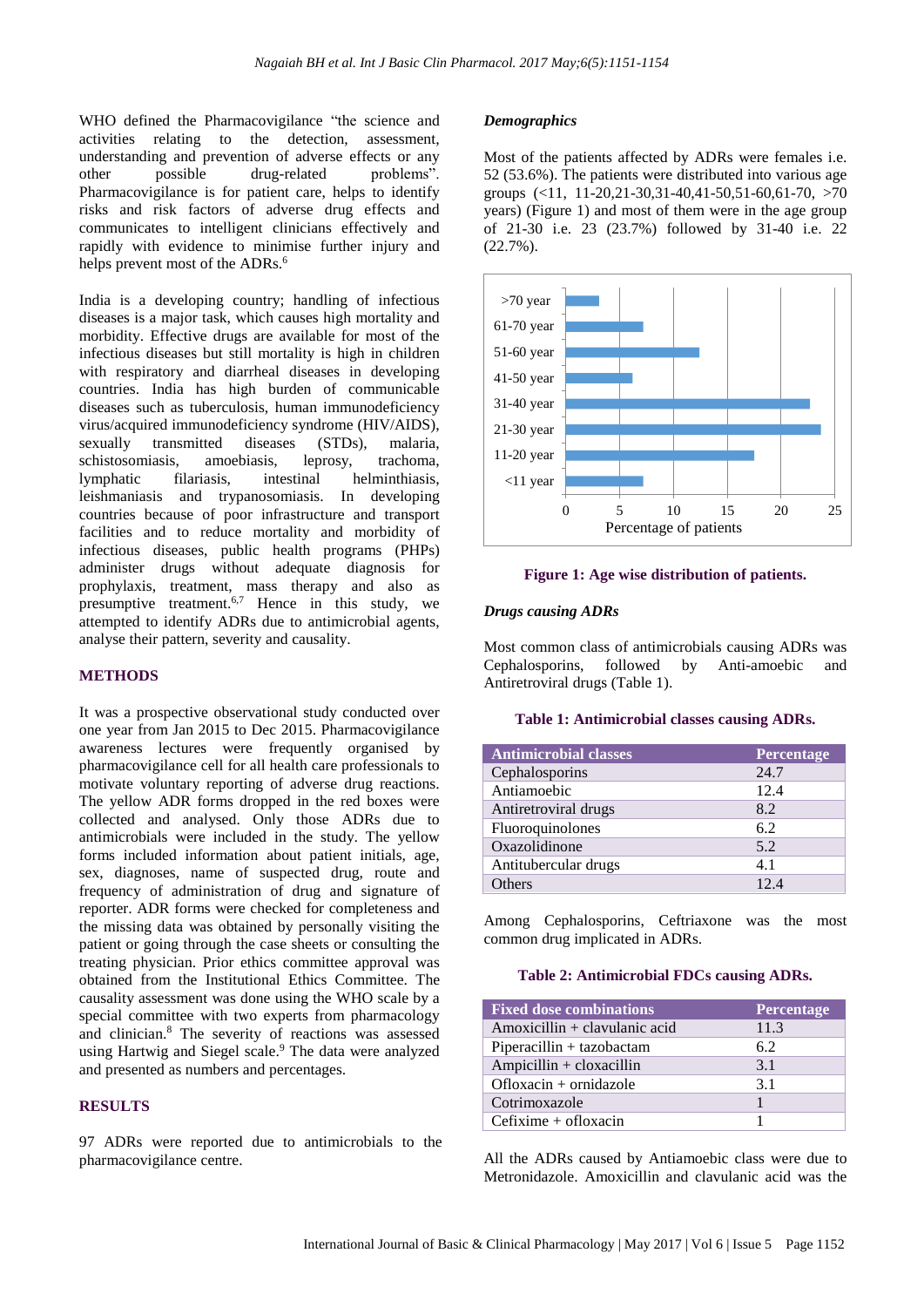most common fixed dose combination antimicrobial implicated in ADRs (Table 2).

#### *Organ system involved in ADRs*

The most common system affected by ADRs was dermatological system (41.2%) followed by the gastrointestinal system and musculoskeletal system (Figure 2).



#### **Figure 2: Organ system affected by ADRs.**

#### *Severity of ADRs*

Most of the reactions were of mild to moderate severity (i.e. 94 ADRs) and 3 ADRs were of severe type (Figure 3).



#### **Figure 3: Severity of ADRs.**

#### *Causality assessment*

WHO-UMC causality assessment scale was used for assessing the causality of ADRs. 79 ADRs were categorized as probable and 18 ADRs were categorized as possible.

#### *Action taken with the offending drug*

In most of the ADRs the offending drug was withdrawn. In 18 ADRs the offending drug was continued.

#### **DISCUSSION**

Infectious diseases are common in India and so the antimicrobials are used commonly to treat these infections. As long as they are used rationally they are considered safe drugs. But just like other drugs, they too produce adverse drug reactions.

In this study incidence of ADRs due to antimicrobials was slightly higher in females, which was similar to observation made by Swamy et al and Arulmani et al.<sup>10,11</sup> Majority of patients affected were of adult age group which was similar to previous studies. $12,13$  The reason could be due to the fact that this adult population is the working class and more exposed to infectious diseases, so more chances of prescribing antimicrobials which increases the risk of ADRs.

Most common class of antimicrobials causing ADRs was Cephalosporins which is analogous to previous studies.12,14 Most common system affected by ADRs was dermatological system followed by gastrointestinal system which was in accordance to previous studies.<sup>13,15</sup> The reason for increased reporting of dermatological reactions could be due to easy recognition of these reactions or extra cautious because of cosmetic reason.

Though majority of reactions were of mild to moderate severity, it increased the health care cost since it increased the length of stay in hospital and required some medical intervention. According to WHO causality assessment scale most of the reactions belonged to probable category followed by possible category. Re-challenge was not done considering the patient safety so no ADR was categorized as certain.

### **CONCLUSION**

In this study adult females were most affected due to ADRs. Cephalosporins were the most common class implicated in ADRs and dermatological system was mostly affected. Regular prescription auditing and awareness about polypharmacy will further reduce ADRs due to antimicrobials.

#### **ACKNOWLEDGMENTS**

Author would like to thank national coordination center of PvPI, for providing technical associate to our ADR monitoring center.